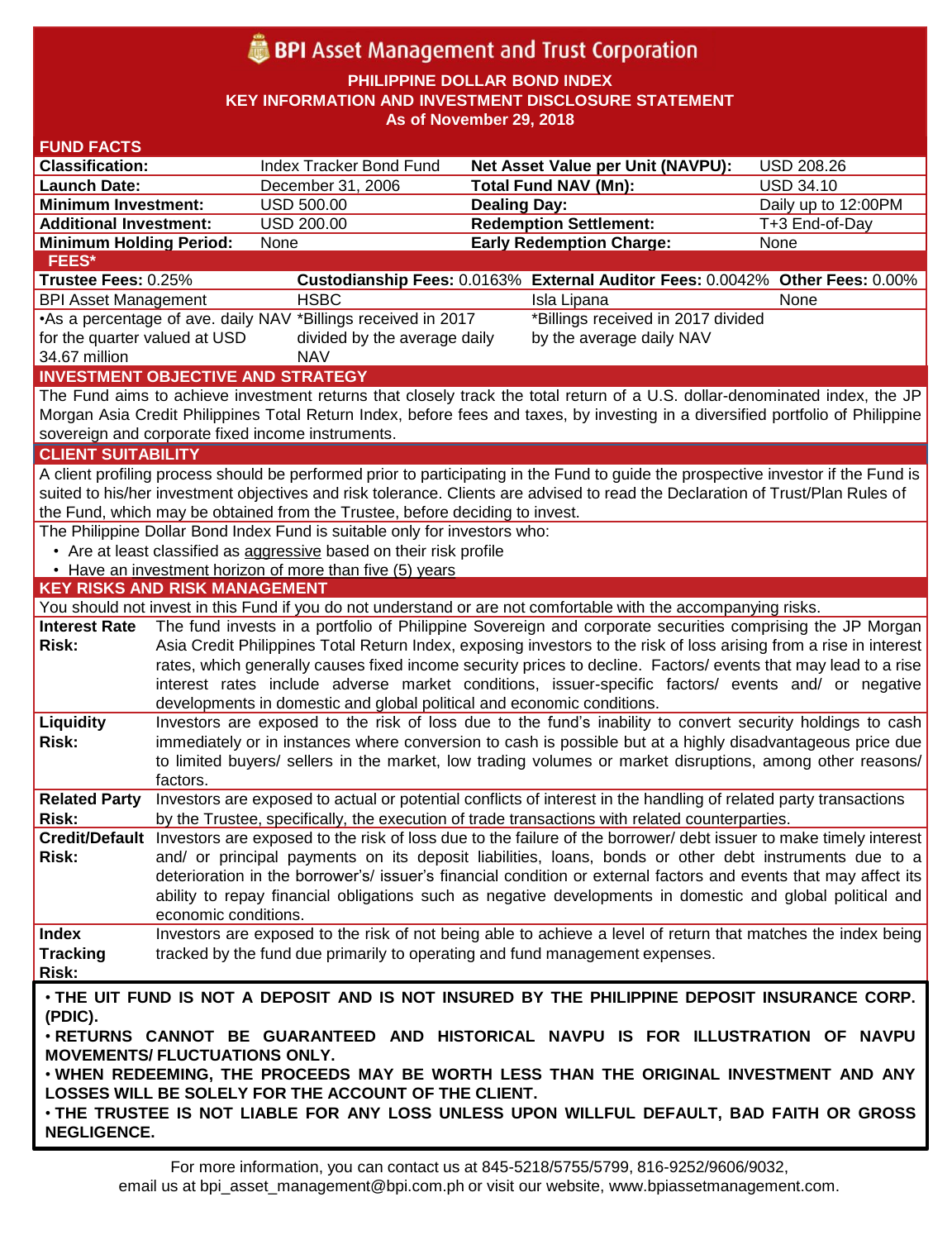### **FUND PERFORMANCE AND STATISTICS AS OF NOVEMBER 29, 2018**

(Purely for reference purposes and is not a guarantee of future results)



**Fund 1.13 -0.35 1.12 -2.15 6.51 108.26 Benchmark** 1.09 -0.37 1.19 -2.11 7.63 117.93

\*Benchmark is the JP Morgan Asia Credit Philippines Total Return

**Fund -2.15 1.39 2.12 2.55 4.08 6.35 Benchmark** -2.11 1.62 2.48 3.04 4.55 6.75

**Fund -2.23 5.85 2.96 3.41 10.75 -5.23 Benchmark** -2.25 6.36 3.53 3.97 11.47 -5.10

**1 mo 3 mo 6 mo 1YR 3YRS S.I.<sup>2</sup>**

**1YR 2YRS 3YRS 4YRS 5YRS S.I.**

**YTD 2017 2016 2015 2014 2013**

| <b>NAVPU over the past 12 months</b>   |                  |
|----------------------------------------|------------------|
| Highest                                | 213.95           |
| Lowest                                 | 204.24           |
| <b>STATISTICS</b>                      |                  |
| <b>Weighted Ave Duration (Yrs)</b>     | 7.05             |
| Volatility, Past 1 Year (%) 3          | 2.54             |
| Port. Weighted Yield to Maturity (%)   | 4.45             |
| <b>Current Number of Holdings</b>      | 48               |
| Tracking Error (3-Yr) <sup>4</sup> (%) | 0.2 <sup>t</sup> |

<sup>1</sup>Returns are net of fees.

<sup>2</sup>Since Inception

<sup>3</sup>Measures the degree to which the Fund fluctuates vis-à-vis its average return over a period of time.

<sup>4</sup>Measure of deviation between the Fund's return and benchmark returns. A lower number means the Fund's return is closely aligned with the benchmark. 5 Includes accrued income, investment securities purchased, accrued expenses, etc.

\*Declaration of Trust is available upon request through branch of account.

**TOP TEN HOLDINGS Name Maturity % of Fund** RoP Bonds 2/2/2030 8.44 RoP Bonds 1/14/2031 7.02 RoP Bonds 3/16/2025 6.87 RoP Bonds 2/2/2042 5.37 RoP Bonds 2/1/2028 4.62 RoP Bonds 3/1/2041 4.54 RoP Bonds 10/23/2034 4.46 RoP Bonds 1/20/2040 3.89 RoP Bonds 1/15/2021 3.64 RoP Bonds 3/30/2026 3.05 **PORTFOLIO COMPOSITION Allocation % of Fund** Government 64.09 Corporates 33.01 Cash 1.80 Time deposits and money market **Fig. 1.1.** Other receivables – net of liabilities<sup>5</sup>  $1.09$ **Maturity Profile** Cash and Less than 1 Year 3.49 Between 1 and 3 Years 13.62 Between 3 and 5 Years 16.95 Between 5 and 7 Years 18.99 Between 7 and 10 Years 7.67 More than 10 Years 39.29

## **RELATED PARTY TRANSACTIONS\***

**CUMULATIVE PERFORMANCE (%) <sup>1</sup>**

Index

**ANNUALIZED PERFORMANCE (%) <sup>1</sup>**

**CALENDAR YEAR PERFORMANCE (%) <sup>1</sup>**

The Fund has investments and trade transactions with BPI Asset Management and Trust Corporation (BPI AMTC):

Ayala Corporation - USD 0.67 million

Investments in the said outlets were approved by the BPI AMTC's Board of Directors. Likewise, all related party transactions are conducted on an arm's length and best execution basis and within established limits.

\* Related party in accordance with BPI AMTC's internal policy.